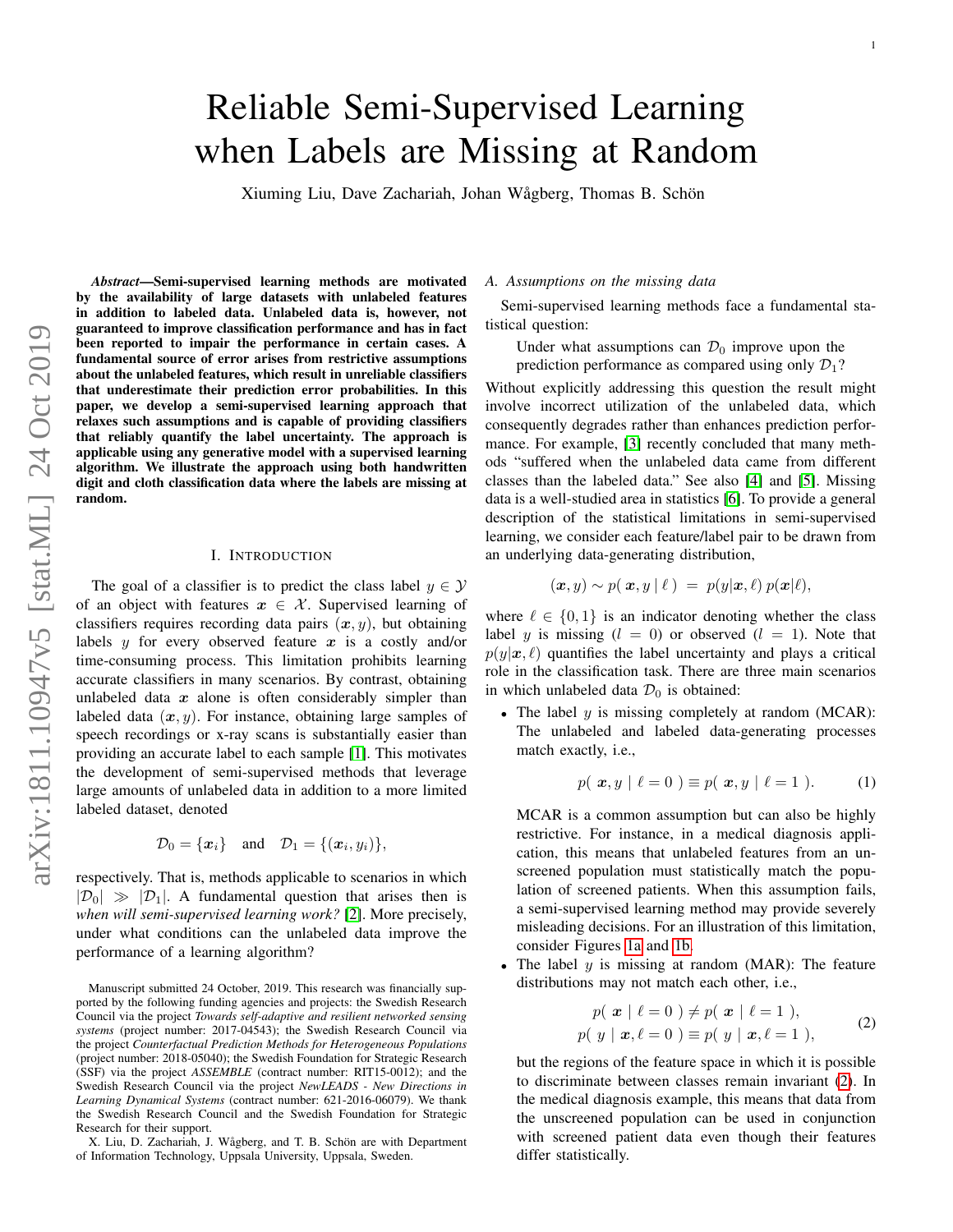<span id="page-1-0"></span>

(a) Labeled and unlabeled data as colored and gray, respectively, with classes 0 (circles) and 1 (crosses).

(b) Model of  $p(y = 0 | x)$  using MCARbased semi-supervised learning methods.

(c) Model of  $p(y = 0 | x)$  using reliable semi-supervised learning method described in Section [IV.](#page-3-0)

Fig. 1: Example based on [\[7,](#page-6-6) example 3.7] in two-dimensional feature space  $\mathcal{X} \subset \mathbb{R}^2$  and labels missing at random (MAR). (a) Data with vertically separable classes, where the marginal distribution  $p(x)$  concentrates as two clusters in the feature space. Note that the commonly assumed 'cluster/label' correspondence is not valid here which renders clustering-based methods inappropriate (e.g., label propagation [\[8\]](#page-6-7)). (b) The MCAR-based semi-supervised learning methods, such as self-training [\[7,](#page-6-6) algorithm 2.4], aggressively utilize the unlabeled data, resulting in severely overconfident models and poor classification performance in feature regions with only unlabeled data. (c) The method proposed in Sec. [IV](#page-3-0) is capable of learning reliable models for classification.

• The label  $y$  is missing not at random (MNAR): Neither features nor conditional class distributions may match each other, i.e.,

$$
p(\mathbf{x} \mid \ell = 0) \neq p(\mathbf{x} \mid \ell = 1),
$$
  
 
$$
p(\mathbf{y} \mid \mathbf{x}, \ell = 0) \neq p(\mathbf{y} \mid \mathbf{x}, \ell = 1).
$$

In this case, there is no necessary relation between the labeled and unlabeled data. This effectively invalidates the use of semi-supervised methods as the unlabeled data cannot be utilized to improve a classification.

The utilization of unlabeled data, therefore, depends critically on assumptions made about the data-generating distributions underlying labeled and unlabeled data, see also [\[9\]](#page-6-8).

### *B. Semi-supervised learning with reliable uncertainty measure*

For safety-critical applications (e.g., medical diagnosis), the user is interested in not only optimal decisions but also the associated risk analysis. Specifically, the error probability  $p(y \neq \hat{y} | x_{*})$  of predicting the label  $\hat{y}$ , given a test sample with the feature  $x<sub>*</sub>$ , is a central measure of uncertainty. This quantity is unknown and needs to be estimated. If the estimated error probability of a learned classifier matches the true error probability, we say this classifier is reliable or well-calibrated [\[10\]](#page-6-9). The reliability of the uncertainty measure provided by a classifier is usually evaluated by using a reliability diagram [\[11\]](#page-6-10) or calibration score [\[12\]](#page-6-11). Here we focus on  $p(y \neq \hat{y} | x_{*})$ as a measure and consider the following definition:

Definition 1. The *reliability* of a classifier is the closeness of its nominal error probability to the error probability obtained out-of-sample test data.

It is a non-trivial task to obtain the reliable classifier, even under the supervised settings [\[13\]](#page-6-12), [\[14\]](#page-7-0). Many models require running post-processing calibration algorithms using an additional, hold-out calibration dataset  $\mathcal{D}'_1$  to produce reliable error probabilities: That is, given a continuous output  $f(x)$ from a learned classifier, a post-processing method tries to fit a mapping from  $f(x)$  to the empirical probability  $\hat{p}(y | x)$ using  $\mathcal{D}'_1$ . Such methods include Platt scaling [\[15\]](#page-7-1), Isotonic regression [\[16\]](#page-7-2), [\[17\]](#page-7-3), and Bayes binning [\[18\]](#page-7-4). To sum up, calibration is a post-processing technique, which transforms the classification score to a reliable error probability estimate.

To the best of our knowledge, there is very little previous work when it comes to reliable semi-supervised learning. A fundamental problem under MAR is that there is no calibration dataset available for which we can obtain the empirical probability  $\hat{p}(y | x)$  for the unlabeled data x that differ from the labeled ones. In summary, for semi-supervised learning under MAR, the utilization of unlabeled data affects not only the classification accuracy, but it also generate impact on the reliability of the learned classifiers.

## II. RELATED WORK

Relatively few works in the literature address the fundamental assumptions made about the labeling process. Instead, most previous works build upon the MCAR [\(1\)](#page-0-1) assumption and that information about  $y$  for unlabeled features is provided by their proximity to labeled features, e.g. [\[7\]](#page-6-6), [\[19\]](#page-7-5), [\[20\]](#page-7-6). Transductive methods, such as T-SVM  $[21]$ , S<sup>3</sup>VM  $[22]$ , manifold regularization [\[23\]](#page-7-9), and their successors [\[24\]](#page-7-10), [\[25\]](#page-7-11), are developed based on the additional assumption that clusters in the feature space correspond to distinct classes. Under this assumption these methods perform well. More recent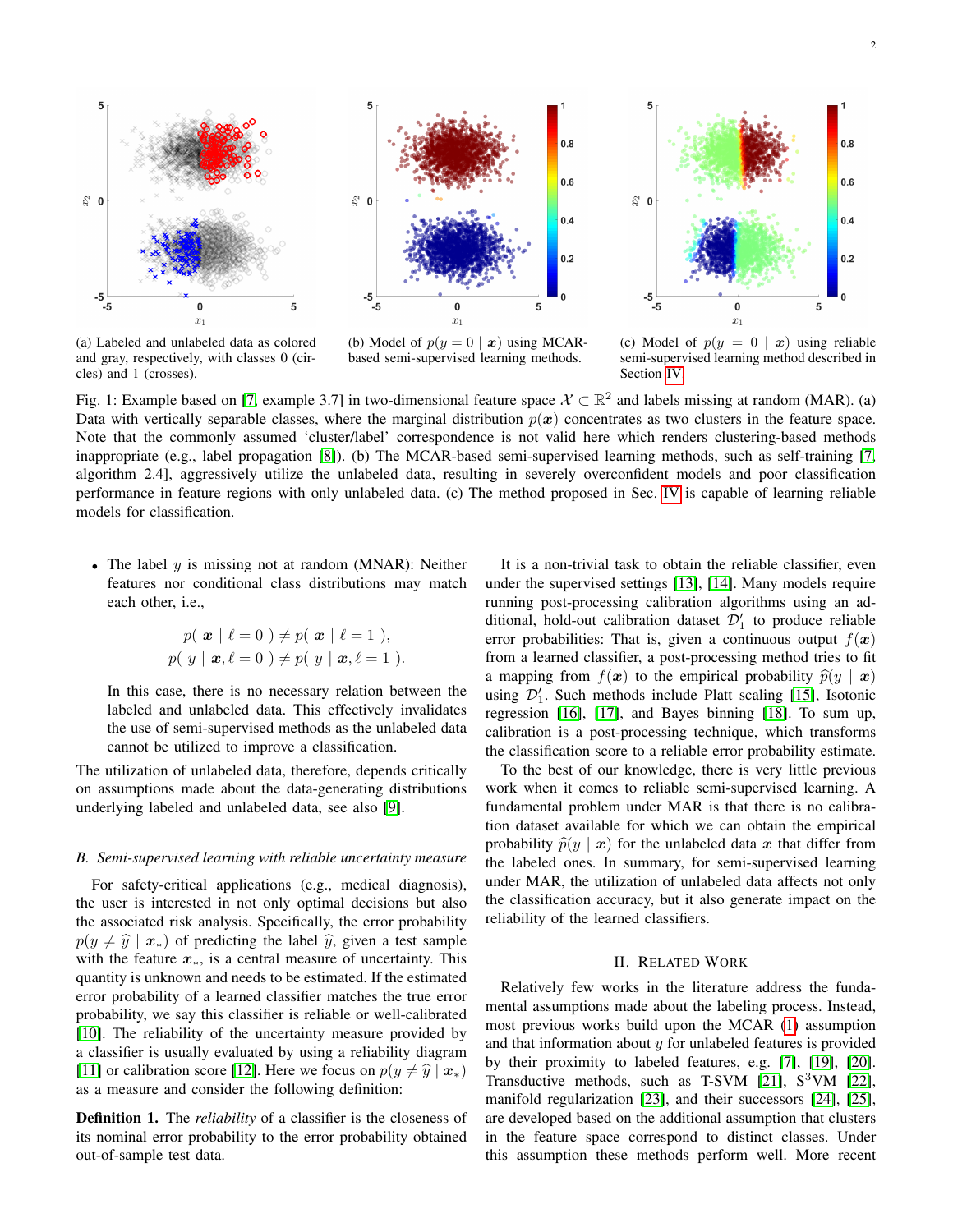deep learning-based methods, such as temporal ensembling [\[26\]](#page-7-12), mean teacher [\[27\]](#page-7-13), and adversarial training [\[28\]](#page-7-14), [\[29\]](#page-7-15), [\[30\]](#page-7-16), [\[31\]](#page-7-17), are able to achieve very good testing performance on popular benchmarking datasets. Nevertheless, both classic transductive methods and recent deep learning methods are only applicable to the MCAR scenario and their performance suffer when the training data contains large samples from feature regions that are rarely labeled [\[3\]](#page-6-2).

As Figure [1b](#page-1-0) illustrates, the MCAR assumption can lead to severely degraded classifiers with statistically inaccurate, or unreliable, measures of label uncertainty. At best the unreliable measures can be calibrated after learning, using an additional training dataset. From a user perspective, methods that provide reliable uncertainty measures are often more valuable than methods with better predictive performance but poor relia-bility [\[10\]](#page-6-9). In [\[14\]](#page-7-0), the authors showed that modern neural networks are poorly calibrated (i.e., the estimated confidence does not match the empirical accuracy rate). To produce 'good' probabilistic decisions, most existing approaches are designed for supervised learning and require post-processing of results generated by non-calibrated models [\[13\]](#page-6-12). In [\[10\]](#page-6-9), the authors proved that the Bayes error of a classifier is upper bounded by the error probability of a well-calibrated classifier. Furthermore, the authors showed that calibration of a classifier will not decrease its accuracy. Under the supervised setup, Niculescu-Mizil et.al. [\[13\]](#page-6-12) examined the ability of providing reliable posterior probabilities of ten different classifiers, and tested the effectiveness of two calibration methods, Platt scaling and isotonic regression, on those classifiers. In [\[32\]](#page-7-18), the authors refer the three assumptions of missing data (MCAR, MAR, and MNAR) as the sample selection bias: the training data might be selected in a non-uniform manner from the population. As the authors stated, the techniques for correcting the sample selection bias might fail when a sub-population with specific feature values is not sampled in the training data, which is known as the censorship problem in statistics. More recently, Guo et.al. [\[33\]](#page-7-19) discovered that the modern neural networks, such as the ResNet, are poorly calibrated. However, the reason as to why the modern neural networks are miscalibrated remains an open problem. As stated in [\[32\]](#page-7-18), it is a non-trivial tasks to produce calibrated probabilities for semisupervised learning algorithms under the MAR assumption.

In this paper, we depart from the conventional but restrictive MCAR assumption and consider semi-supervised learning under MAR. Specifically,

- we develop a method that is robust to mismatches between the labeled and unlabeled feature distributions,
- the proposed semi-supervised method is directly applicable using any generative model, with associated supervised learning algorithm, see e.g. [\[34\]](#page-7-20), [\[35\]](#page-7-21), [\[36\]](#page-7-22),
- the proposed method is capable of providing reliable uncertainty measures without post-processing.

*Notation:* The sample mean is  $\mathbb{E}_n[\boldsymbol{x}] = n^{-1} \sum_{i=1}^n \boldsymbol{x}_i$ .

# III. PROBLEM FORMULATION

We seek a classifier that, given a test point  $x<sub>*</sub>$ , is capable of providing predictions of the class label  $y_*$  with reliable uncertainty measures under MAR [\(2\)](#page-0-0).

# *A. Optimal Classifier under MAR*

We begin by considering an optimal classifier  $\hat{y}(x) \in \mathcal{Y}$ given the unknown data distributions. Without loss of generality, we consider here the standard zero-one loss function,

$$
L(\widehat{y}(\boldsymbol{x}_*), y_*) = \begin{cases} 0 & \text{if } \widehat{y}(\boldsymbol{x}_*) = y_*, \\ 1 & \text{if } \widehat{y}(\boldsymbol{x}_*) \neq y_*, \end{cases}
$$
 (3)

at test sample  $x_*$  [\[34\]](#page-7-20).

Under [\(2\)](#page-0-0), it is impossible to know whether the feature  $x_* \sim$  $p(x | \ell)$  is drawn under conditions corresponding to  $\ell = 0$  or  $\ell = 1$ . By considering the sampling scenario to be random  $\ell \sim p(\ell)$ , the expected loss function under MAR is

$$
\mathbb{E}[L(y(\boldsymbol{x}_*), y_*)] = \sum_{\ell \in \{0,1\}} \sum_{y \in \mathcal{Y}} p(\ell) \int_{\mathcal{X}} L(\widehat{y}(\boldsymbol{x}), y) p(y \mid \boldsymbol{x}) p(\boldsymbol{x} \mid \ell) d\boldsymbol{x}
$$

where  $p(y | x) \equiv p(y | x, \ell)$  for all  $\ell$ . The optimal classifier is then given by

$$
\widehat{y}(\boldsymbol{x}_{*}) = \underset{y \in \mathcal{Y}}{\arg \max} \ p(\boldsymbol{x}_{*} \mid y)p(y), \qquad (4)
$$

<span id="page-2-1"></span><span id="page-2-0"></span>where the marginalized distributions are

$$
p(\mathbf{x} \mid y) = \sum_{\ell \in \{0,1\}} p(\ell) \ p(\mathbf{x} \mid y, \ell),
$$
  
\n
$$
p(y) = \sum_{\ell \in \{0,1\}} p(\ell) \ p(y \mid \ell).
$$
\n(5)

The uncertainty of the classifier output is quantified by the conditional error probability, which for notational simplicity we denote as

<span id="page-2-2"></span>
$$
p_e(\boldsymbol{x}_*) \equiv p(y \neq \widehat{y} \mid \boldsymbol{x}_*) = 1 - \frac{p(\boldsymbol{x}_* \mid \widehat{y})p(\widehat{y})}{\sum_y p(\boldsymbol{x}_* \mid y)p(y)}, \qquad (6)
$$

which also depends on [\(5\)](#page-2-0).

## *B. Learning a Generative Model*

Let

$$
q = \{ q(\boldsymbol{x} \mid y, \ell), \, q(y \mid \ell) \} \ \in \ \mathcal{Q},
$$

denote a model of  $p(x | y, \ell)$  and  $p(y | \ell)$  that belongs to some model class  $Q$ . Consider learning q using the maximum likelihood approach, which we can express as

<span id="page-2-3"></span>
$$
\max_{q \in \mathcal{Q}} \mathbb{E}_{n_1} \left[ \ln q(\boldsymbol{x} \mid y, \ell = 1) q(y \mid \ell = 1) \right]
$$

$$
+ \frac{n_0}{n_1} \mathbb{E}_{n_0} \left[ \ln \sum_{y \in \mathcal{Y}} q(\boldsymbol{x} \mid y, \ell = 0) q(y \mid \ell = 0) \right],
$$
(7)

where  $n_0$  and  $n_1$  denote the number of unlabeled and labeled samples used to form the averages. Then the learned  $q$  is used to form an approximation of [\(5\)](#page-2-0) for use in [\(4\)](#page-2-1) and [\(6\)](#page-2-2). Without imposing further constraints on  $q$ , the second term in [\(7\)](#page-2-3) has no unique maximizer and semi-supervised learning of [\(5\)](#page-2-0) is impossible.

MCAR [\(1\)](#page-0-1) imposes the following constraints  $q(x \mid y, \ell =$ 1)  $\equiv q(x \mid y, \ell = 0)$  and  $q(y \mid \ell = 1) \equiv q(y \mid \ell = 0)$ .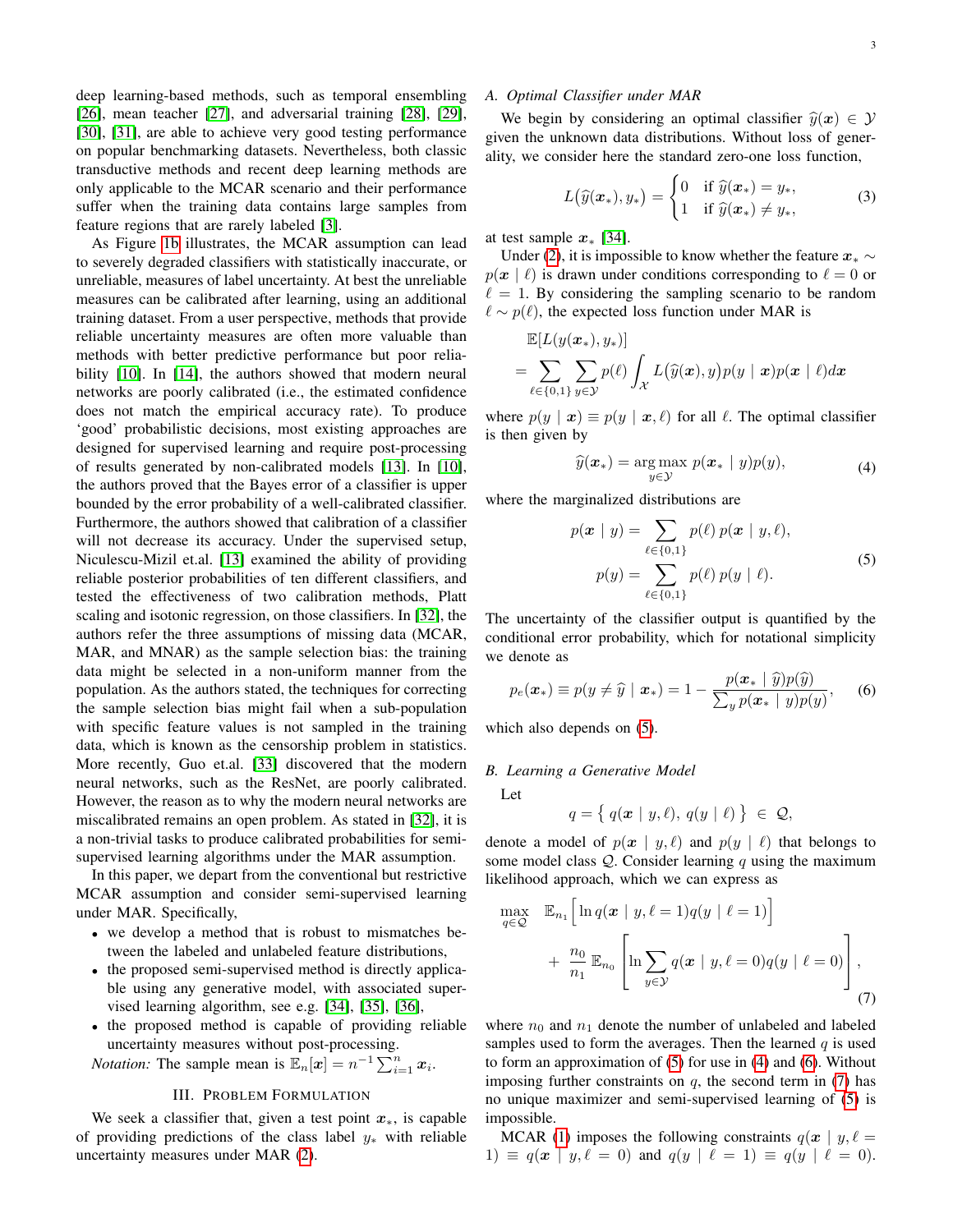Then [\(7\)](#page-2-3) can be solved approximately using the Expectation Maximization approach, which finds a local maximum, see [\[7,](#page-6-6) algorithm 3.3]. In this approach  $n_0 = |\mathcal{D}_0|$  and  $n_1 = |\mathcal{D}_1|$ , and the missing labels are represented by introducing  $n_0$ latent variables which can be very large. An alternative, more tractable approach is label-sampling, which imposes the constraint indirectly and obviates the need for introducing latent variables. In this approach, all unlabeled features are first assigned labels and then augmented with the labeled dataset so that  $n_1 = |\mathcal{D}_1| + |\mathcal{D}_0|$  and  $n_0 = 0$  in [\(7\)](#page-2-3). This is achieved by learning an initial model of  $p(y | x)$  using  $\mathcal{D}_1$  alone and then predicting y for each  $x \in \mathcal{D}_0$ , see [\[7,](#page-6-6) algorithm 2.4].

Under MAR, however, the above constraints are invalid and imposing them may adversely affect the learned models as illustrated in Figure [1b.](#page-1-0) Consequently, the corresponding learned error probability  $q_e(x)$  will be inaccurate, resulting in an overconfident and unreliable classifier. That is, the gap  $p_e(x)-q_e(x)$  will be large in regions of X where there is little labeled data, despite reporting a low error probability  $q_e(x)$ .

Our task is to formulate a tractable label-sampling approach to tackle [\(7\)](#page-2-3) that imposes less restrictive constraints and is capable of providing reliable probabilities  $q_e(x)$  under MAR.

## IV. LEARNING APPROACH UNDER MAR

<span id="page-3-0"></span>Under [\(2\)](#page-0-0), datasets  $\mathcal{D}_0$  and  $\mathcal{D}_1$  may cover different regions of the feature space X according to the distributions  $p(x | \ell =$ 0) and  $p(x | \ell = 1)$ , respectively. Certain feature regions that are sampled in  $\mathcal{D}_1$  intersect with those sampled in  $\mathcal{D}_0$ . It is in these feature regions that unlabeled features are known to be associated with certain labels. We proceed to formalize this principle into a label-sampling approach to [\(7\)](#page-2-3).

#### *A. Regions of Label-Informative Features*

Suppose we can learn initial generative models

<span id="page-3-1"></span>
$$
\begin{cases}\n\widetilde{q}(\boldsymbol{x} \mid y, \ell=1) \text{ and } \widetilde{q}(y \mid \ell=1) \text{ from } \mathcal{D}_1, \\
\widetilde{q}(\boldsymbol{x} \mid \ell=0) \text{ from } \mathcal{D}_0,\n\end{cases}
$$
\n(8)

as discussed below. We expect a high accuracy of  $\tilde{q}(x \mid \ell = 0)$ since  $|\mathcal{D}_0|$  is very large.

Now consider the log-likelihood ratio  $\ln[\tilde{q}(x \mid y, \ell =$  $1/\tilde{q}(x \mid \ell = 0)$  for a given feature x. When this statistic is zero, the model cannot discriminate whether  $x$  is drawn from a labeled or an unlabeled distribution. This fact enables a partition of the feature space  $\mathcal{X}_{\star} \subset \mathcal{X}$ , where

<span id="page-3-4"></span>
$$
\mathcal{X}_{\star} = \left\{ \boldsymbol{x} \in \mathcal{X} \, : \, \ln \frac{\widetilde{q}(\boldsymbol{x} \mid y, \ell=1)}{\widetilde{q}(\boldsymbol{x} \mid \ell=0)} > \kappa, \, \exists y \in \mathcal{Y} \right\}. \tag{9}
$$

All features in  $\mathcal{X}_*$  are statistically more similar to labeled than unlabeled data, and are therefore label-informative. Testing whether a feature belongs to  $\mathcal{X}_*$  corresponds to a likelihood ratio test with a threshold  $\kappa$  (set to zero by default).

*Remark:* In safety-critical applications, where cost of missclassification is high, the region  $\mathcal{X}_{\star}$  can be made smaller and more reliable by increasing  $\kappa \geq 0$ .

# *B. Using Deep Generative Models Under MAR*

There are many ways to learn the initial models in [\(8\)](#page-3-1), including density estimation and mixture models. However, these classical methods typically do not work well with highdimensional data, such as images. The recent advance of deep learning provide a new tool, namely the deep generative model, for learning initial models [\(8\)](#page-3-1) [\[19\]](#page-7-5), [\[37\]](#page-7-23), [\[38\]](#page-7-24). In this section, we give an example of using a deep generative model for semi-supervised learning under MAR. Specifically, we consider the cases that when the numbers of labeled data are unbalanced for different classes.

The generative models are learned here in two steps: dimensionality reduction followed by density estimation. In the dimensionality reduction step, a feature extraction method is used to find a low-dimensional latent representation  $\tilde{x}$  of the data feature  $x$ . The representation can be formed using a nonlinear deterministic mapping,

<span id="page-3-2"></span>
$$
\widetilde{\boldsymbol{x}} = f_{\boldsymbol{\phi}}(\boldsymbol{x}),\tag{10}
$$

where  $f_{\phi}(\cdot)$  is an encoder network with parameters  $\phi$ . Alternatively, one can use a probabilistic mapping,

$$
\widetilde{\boldsymbol{x}} \sim p(\widetilde{\boldsymbol{x}} \mid \boldsymbol{x}),\tag{11}
$$

where the posterior distribution  $p(\tilde{x} | x)$  is approximated via the encoder network of a deep generative model,  $p(\tilde{x} | x) \approx$  $q_{\phi}(\tilde{x} | x)$  parameterized by  $\phi$ . See [\[39\]](#page-7-25) and [\[40\]](#page-7-26) for a review of methods and further details beyond the scope of this paper.

In the density estimation step, we learn generative models for the high-dimensional feature space  $\mathcal X$  via the lowdimensional space  $X$ . That is, using the compressed representation [\(10\)](#page-3-2), we learn a low-dimensional density model of the distribution of  $x$  for each labeled class as well as the unlabeled features.

## *C. Selective Label-Sampling Approach*

Since all unlabeled features  $x \in \mathcal{D}_0$  that belong to  $\mathcal{X}_*$  are label informative, we apply the label-sampling approach to this subset of features. That is,

if  $x \in \mathcal{D}_0 \cap \mathcal{X}_\star$  : assign class  $y \sim \tilde{q}(y \mid x, \ell = 0),$ 

where we use [\(2\)](#page-0-0) to obtain

$$
\widetilde{q}(y \mid \boldsymbol{x}, \ell = 0) \equiv \widetilde{q}(y \mid \boldsymbol{x}, \ell = 1) \propto \widetilde{q}(\boldsymbol{x} \mid y, \ell = 1) \widetilde{q}(y \mid \ell = 1).
$$

Thus label uncertainty learned from  $\mathcal{D}_1$  is preserved to the sampled data. The resulting pairs  $(x, y)$  are augmented with  $\mathcal{D}_1$  to form a set  $\mathcal{D}'$  so that  $n_1 = |\mathcal{D}'|$  in [\(7\)](#page-2-3).

By contrast, the remaining unlabeled features,  $x \in \mathcal{D}_0 \cap \mathcal{X}^c_\star$ , are not informative of y and form a set  $\mathcal{D}''$  so that  $n_0 = |\mathcal{D}''|$ in [\(7\)](#page-2-3). Based on these features, a robust model of  $p(x | y, \ell =$ 0) should be class independent. Moreover, the principle of insufficient reason dictates a uniform distribution for the prior label probability. That is, we impose the constraints

<span id="page-3-3"></span>
$$
q(\mathbf{x} \mid y, \ell = 0) \equiv q(\mathbf{x} \mid \ell = 0)
$$
  

$$
q(y \mid \ell = 0) \equiv \frac{1}{|\mathcal{Y}|}
$$
 (12)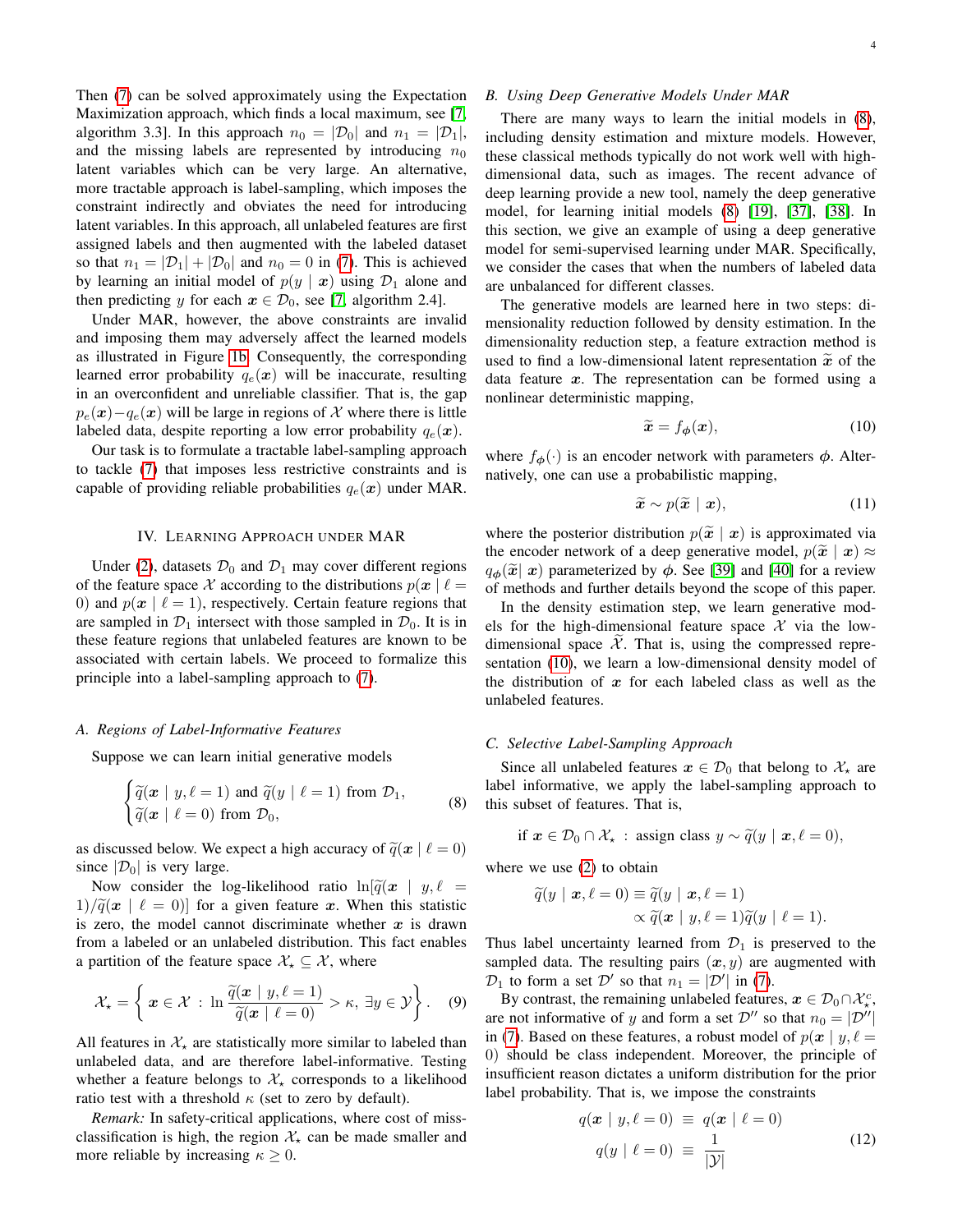<span id="page-4-0"></span>**Input:**  $\mathcal{D}_1$  and  $\mathcal{D}_0$ Learn  $\tilde{q}(x \mid y, \ell = 1)$  and  $\tilde{q}(y \mid \ell = 1)$  using  $\mathcal{D}_1$ ; Learn  $\tilde{q}(x \mid \ell = 0)$  using  $\mathcal{D}_0$ ; Set  $\mathcal{D}' := \mathcal{D}_1$  and  $\mathcal{D}'' = \mathcal{D}_0 \cap \mathcal{X}^c_\star$ ; for  $x \in \mathcal{D}_0 \cap \mathcal{X}_*$  do Draw  $y \sim \tilde{q}(y \mid \boldsymbol{x}, \ell = 0);$  $\mathcal{D}' := \mathcal{D}' \cup \{(\boldsymbol{x}, y)\};$ end for Learn model q via [\(7\)](#page-2-3) with  $n_1 = |\mathcal{D}'|$  and  $n_0 = |\mathcal{D}''|$ , imposing [\(12\)](#page-3-3); Let  $w = |\mathcal{D}'|/(|\mathcal{D}'| + |\mathcal{D}''|);$ Output:  $q(x | y) = wq(x | y, \ell = 1) + (1 - w)q(x | \ell = 0)$  and  $q(y) = wq(y \mid \ell = 1) + (1 - w)\frac{1}{|\mathcal{Y}|}$ 

in [\(7\)](#page-2-3).

In summary, we solve [\(7\)](#page-2-3) using  $\mathcal{D}'$  and  $\mathcal{D}''$  along with the constraints [\(12\)](#page-3-3). Then, we use the estimate  $q(\ell) = w\ell +$  $(1 - w)(1 - \ell)$ , where  $w = |\mathcal{D}'|/(|\mathcal{D}'| + |\mathcal{D}''|)$ , to form an approximation of [\(5\)](#page-2-0). For a test sample  $x<sub>*</sub>$ , the resulting classifier is given by

$$
\widehat{y}(\boldsymbol{x}_*) = \argmax_{y \in \mathcal{Y}} q(\boldsymbol{x}_* \mid y) q(y)
$$

and the learned error probability is

$$
q_e(\boldsymbol{x}_*) = 1 - \frac{q(\boldsymbol{x}_* \mid \widehat{y})q(\widehat{y})}{\sum_{y} q(\boldsymbol{x}_* \mid y)q(y)}.
$$
 (13)

The proposed approach prevents misfitting models to features  $\mathcal{D}^{\prime\prime}$  that lack sufficient label information under MAR, which would otherwise lead to overconfident classifiers and unreliable error probabilities  $q_e(x)$ . The method is summarized in Algorithm [1](#page-4-0) and can be implemented using *any* generative model and learning algorithm of choice. As illustrated in Figure [1c,](#page-1-0) the proposed methods avoids overconfident predictions as compared to Figure [1b,](#page-1-0) while maintaining accurate predictions in regions that contain labeled data.

#### V. EXPERIMENTAL RESULTS

To illustrate the proposed approach with real data, we consider datasets of handwritten digit and cloth classification where the labels are missing at random. Our focus here is to compare the reliability of the learned error probabilities  $q_e(x)$  with the analogous MCAR-based semi-supervised and supervised methods. That is, we assess the extent to which the gap  $p_e(x) - q_e(x)$  is statistically small and non-negative for a large test dataset, using reliability diagrams [\[11\]](#page-6-10), [\[41\]](#page-7-27).

To provide a reliable classifier, the model class  $Q$  in [\(7\)](#page-2-3) must be suitably adapted to the given feature type. One option is multivariate kernel density models [\[42\]](#page-7-28), where each sample is represented by a choice of kernel functions and bandwidth matrices. Together the kernel functions give a density estimate for an arbitrary testing sample. While this method is able to provide highly adaptive data models, it requires data sizes that increase exponentially with the feature dimension. A

5

second option is to use finite mixture models [\[35\]](#page-7-21), for example Gaussian mixture models (GMM). The parameters in GMM (weights, means, and covariance matrices) can be learned using the expectation maximization algorithm or a variational Bayesian approach which enables regularized learning with many mixture components. A third option is infinite mixture models, such as the Dirichlet process mixture models (DPM) [\[43\]](#page-7-29) with Markov chain Monte Carlo (MCMC) techniques. These models provide adaptive data models and can tackle increasing feature dimensions better than kernel density methods. Their implementation, however, also requires a lot more work.

For clarity and ease of implementation in the examples below, we consider learning Gaussian mixture models using a variational Bayes method (VB-GMM) in conjunction with the variational auto-encoder (VAE) [\[40\]](#page-7-26). The model class  $Q$  is applied to the proposed method as well as the corresponding MCAR-based semi-supervised method. For reference, we also consider a generative supervised method using only  $\mathcal{D}_1$ . For the initial models  $\tilde{q}(x \mid \ell = 0)$  and  $\tilde{q}(x \mid y, \ell = 1)$  in Algorithm [1,](#page-4-0) we also use VB-GMM.

## *A. MNIST dataset*

In the first experiment, we consider the MNIST dataset which consists of  $28 \times 28$  gray-scale images of handwritten digits, labeled  $\mathcal{Y} = \{0, 1, \ldots, 9\}$  [\[44\]](#page-7-30). For the purpose of visualization, we use two-dimensional features  $x$  for each image, obtained using a deep variational autoencoder (VAE) [\[19\]](#page-7-5). We consider the MAR scenario [\(2\)](#page-0-0) in which the labeled data in  $\mathcal{D}_1$  provide few samples in the feature regions that are highly predictive of labels 0, 1 and 7. We use  $|\mathcal{D}_1| = 1000$ and  $|\mathcal{D}_0| = 59\,000$  samples. See Figure [2a,](#page-5-0) which clearly illustrates two sources of label uncertainty: regions that lack labeled data and regions in which classes overlap.

To illustrate the first source, we plot the log-likelihood ratio [\(9\)](#page-3-4) in Figure [2b.](#page-5-0) This forms the basis for  $\mathcal{X}_{\star}$  and the error probability output  $q_e(x)$  is shown for test data in Figure [3a,](#page-5-1) which qualitatively reflects the two sources of label uncertainty. By contrast, the output of the MCAR-based labelsampling approach in Figure [3b](#page-5-1) only reflects uncertainty in regions where classes overlap or closely neighbour each other. The MCAR-based label-sampling approach drastically fails to represent the uncertainty due to the shift of labeled and unlabeled data distribution, i.e.,  $p(x | \ell = 0) \neq p(x | \ell = 1)$ . For reference, Figure [3c](#page-5-1) shows the output of the supervised method, which uses only  $\mathcal{D}_1$ . We see that the MCAR-based method does not perform significantly different. A comparison of these figures illustrates the ability of the proposed semisupervised method to yield reliable predictions under MAR.

We now compare the reliability of the learned models for test data, using the reliability diagram [\[11\]](#page-6-10), [\[41\]](#page-7-27), [\[14\]](#page-7-0). That is, we compare the error probability output  $q_e(x)$  of the models with their empirical error probabilities  $\hat{p}_e(\mathbf{x}_*)$  using actual test data with 10 000 samples. If  $q_e(x)$  systematically underestimates  $\hat{p}_e(\mathbf{x}_\star)$ , the classifier is based on an unreliable model. Figure [4](#page-5-2) corroborates the previous illustration and shows how the proposed method reliably follows the empirical error probability fairly, whereas the analogous MCAR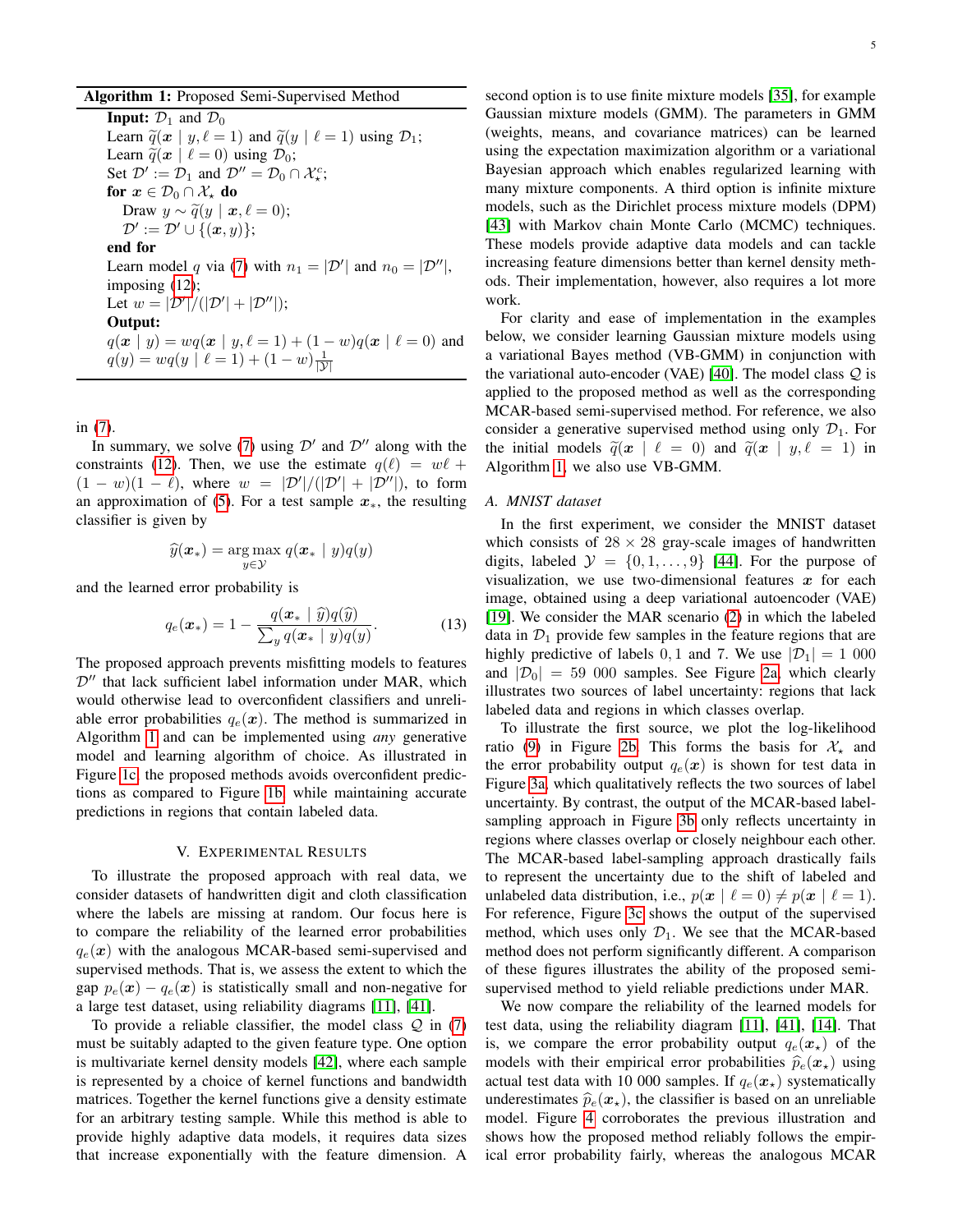<span id="page-5-0"></span>

(a) Labeled (colored) and unlabeled (black) training data (b) Log-likelihood ratio  $\ln \tilde{q}(x|y, \ell = 1)/\tilde{q}(x|\ell = 0)$  using the maximizing label y.

Fig. 2: (a) MNIST data and (b) log-likelihood ratio with maximizing label across feature space  $\mathcal{X}$ . The region in which the ratio falls below  $\kappa = 0$  equals  $\mathcal{X}_{\star}$  in [\(9\)](#page-3-4).

<span id="page-5-1"></span>

Fig. 3: Error probability output  $q_e(x_*)$  across testing data. The proposed method yields a reliably high  $q_e(x_*)$  for testing samples with features outside of  $\mathcal{X}_*$  (red region where there is no labeled data, see Fig. [2a\)](#page-5-0).

<span id="page-5-2"></span>

Fig. 4: Reliability diagrams for MNIST data: Error probability outputs  $q_e(x_\star)$  versus empirical error probabilities  $\hat{p}_e(x_\star)$ (solid) for testing data. A curve that exceeds the ideal 45 degree diagonal line corresponds to an overconfident classifier. The empirical probabilities are decomposed into two contributions: from rarely labeled features (crosses), that are highly associated with labels '0', '1', and '7', and remaining features (dots), respectively.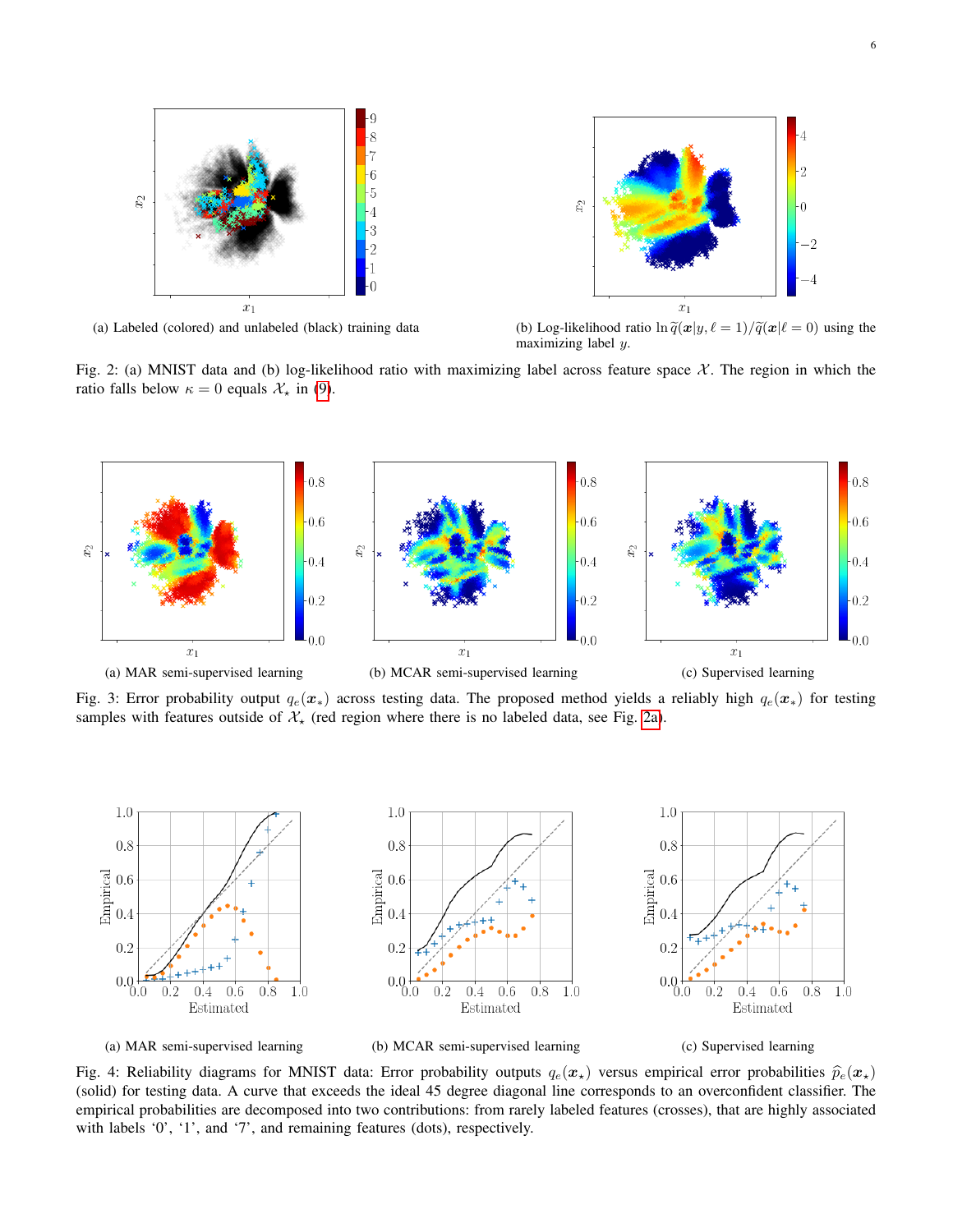<span id="page-6-13"></span>

(a) MAR semi-supervised learning (b) MCAR semi-supervised learning (c) Supervised learning

Fig. 5: Reliability diagrams for Fashion MNIST data: Error probability outputs  $q_e(x_\star)$  versus empirical error probabilities  $\hat{p}_e(\mathbf{x}_\star)$  (solid) for testing data. Empirical probabilities are decomposed into contributions from rarely labeled features (crosses) that are highly associated with labels 'T-shirt' and 'Trouser', and from remaining features (dots)

alternatives systematically underestimate it and thus provides unreliable label predictions.

#### *B. Fashion MNIST Dataset*

In the second experiment, we use the more challenging Fashion-MNIST dataset [\[45\]](#page-7-31), which contains  $28 \times 28$  grayscale images with  $|\mathcal{Y}| = 10$  classes of fashion items (ranging from T-shirts to ankle boots). We construct features  $x$  for each image using the deep VAE technique above [\[19\]](#page-7-5). The constructed features are chosen to be five-dimensional here, which provides sufficient separation between the classes for meaningful classification. We consider a MAR scenario [\(2\)](#page-0-0) in which the labeled features in  $\mathcal{D}_1$  provide few samples in the that are highly associated with the labels 'T-shirt' and 'Trouser'. We use  $|\mathcal{D}_1| = 1$  000 and  $|\mathcal{D}_0| = 59$  000 samples. As in the previous experiment, we apply our proposed method in Algorithm [1](#page-4-0) using VB-GMM.

Again the reliability of the proposed semi-supervised learning method is corroborated by comparing the error probability output  $q_e(x)$  with the empirical error probability  $\hat{p}_e(x)$ using the Fashion-MNIST test data with 10 000 samples. In Fig. [5a,](#page-6-13) we see that the error probability output approximates the empirical error fairly well, following a near diagonal line. By contrast, Figs. [5b](#page-6-13) and [5c](#page-6-13) show that the analogous MCAR-based method and the supervised method systematically underestimate the empirical error, resulting in unreliable classifications.

# VI. CONCLUSION

We have developed a semi-supervised learning method that is capable of providing reliable label predictions in cases where the labeled training data is missing at random. This is a *less restrictive* scenario than the missing completely at random assumption upon which many existing semi-supervised method are built. Such methods produce unreliable predictions of the label when the assumption is violated. One advantage of the proposed method is its wide applicability using any generative model with an associated supervised learning algorithm. We illustrated the capability of the approach to provide reliable uncertainty measures when labels are missing at random, using both handwritten digit and cloth classification. Further research may evaluate the method together more advanced models and training algorithms.

#### **REFERENCES**

- <span id="page-6-0"></span>[1] P. Rajpurkar, J. Irvin, K. Zhu, B. Yang, H. Mehta, T. Duan, D. Ding, A. Bagul, C. Langlotz, K. Shpanskaya *et al.*, "Chexnet: Radiologistlevel pneumonia detection on chest x-rays with deep learning," *arXiv preprint arXiv:1711.05225*, 2017.
- <span id="page-6-1"></span>[2] O. Chapelle, B. Schlkopf, and A. Zien, *Semi-supervised learning*. Cambridge, Mass: MIT Press, 2006;2010;.
- <span id="page-6-2"></span>[3] A. Oliver, A. Odena, C. A. Raffel, E. D. Cubuk, and I. Goodfellow, "Realistic evaluation of deep semi-supervised learning algorithms," in *Advances in Neural Information Processing Systems 31*, 2018, pp. 3235– 3246.
- <span id="page-6-3"></span>[4] F. G. Cozman, I. Cohen, and M. C. Cirelo, "Semi-supervised learning of mixture models," in *Proceedings of the 20th International Conference on Machine Learning (ICML)*, 2003, pp. 99–106.
- <span id="page-6-4"></span>[5] J. Krijthe and M. Loog, "The pessimistic limits and possibilities of margin-based losses in semi-supervised learning," in *Advances in Neural Information Processing Systems 31*, 2018, pp. 1790–1799.
- <span id="page-6-5"></span>[6] R. J. Little and D. B. Rubin, *Statistical analysis with missing data*. John Wiley & Sons, 2014, vol. 333.
- <span id="page-6-6"></span>[7] X. Zhu and A. B. Goldberg, "Introduction to semi-supervised learning," *Synthesis lectures on artificial intelligence and machine learning*, vol. 3, no. 1, pp. 1–130, 2009.
- <span id="page-6-7"></span>[8] X. Zhu and Z. Ghahramani, "Learning from labeled and unlabeled data with label propagation," Carnegie Mellon University, Tech. Rep., 2002.
- <span id="page-6-8"></span>[9] N. V. Chawla and G. Karakoulas, "Learning from labeled and unlabeled data: An empirical study across techniques and domains," *J. Artif. Int. Res.*, vol. 23, no. 1, pp. 331–366, Mar. 2005.
- <span id="page-6-9"></span>[10] I. Cohen and M. Goldszmidt, "Properties and benefits of calibrated classifiers," in *European Conference on Principles of Data Mining and Knowledge Discovery*, 2004, pp. 125–136.
- <span id="page-6-10"></span>[11] A. H. Murphy and R. L. Winkler, "Reliability of subjective probability forecasts of precipitation and temperature," *Journal of the Royal Statistical Society: Series C (Applied Statistics)*, vol. 26, no. 1, pp. 41–47, 1977.
- <span id="page-6-11"></span>[12] G. Blattenberger and F. Lad, "Separating the brier score into calibration and refinement components: A graphical exposition," *The American Statistician*, vol. 39, no. 1, pp. 26–32, 1985.
- <span id="page-6-12"></span>[13] A. Niculescu-Mizil and R. Caruana, "Predicting good probabilities with supervised learning," in *Proceedings of the 22nd international conference on Machine learning*, 2005, pp. 625–632.